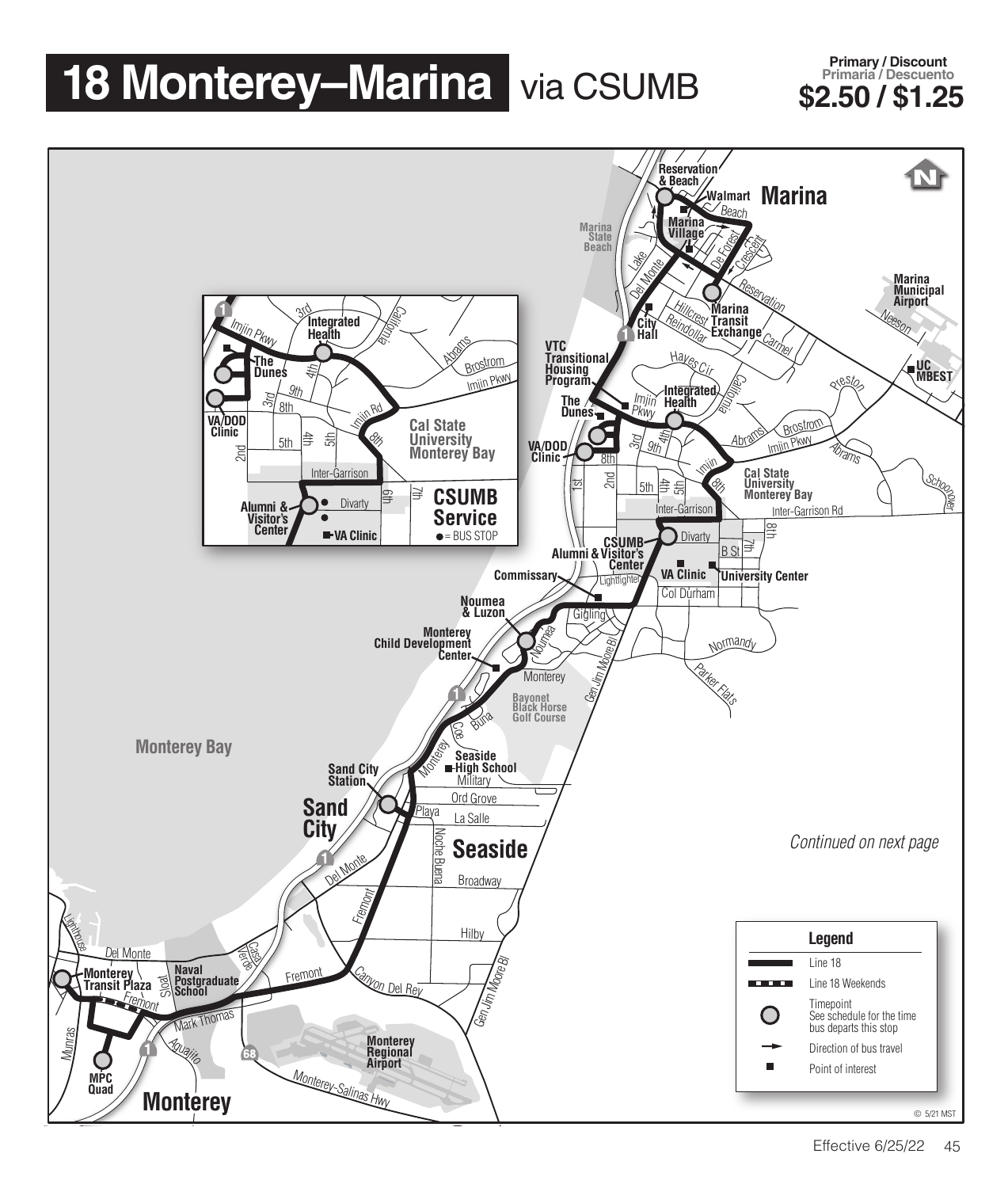## *Continued from previous page*

## **18 Marina**

| Weekdays*/Días de la semana* |
|------------------------------|
|------------------------------|

| Notes                                    | Monterey<br>Transit Plaza<br>O | MPC<br>Quad<br>O | Sand City<br>Station<br>O | Noumea<br>& Luzon<br>O | CSUMB<br>Alumni &<br>Visitor's Ctr<br>O | Health<br>Imjin & 4th<br>ntegrated<br>O | The Dunes<br>$\overline{O}$ | VA-DOD<br>Clinic<br>O | Reservation<br>& Beach<br>O | Marina Transit<br>$\overline{O}$ |  |
|------------------------------------------|--------------------------------|------------------|---------------------------|------------------------|-----------------------------------------|-----------------------------------------|-----------------------------|-----------------------|-----------------------------|----------------------------------|--|
|                                          | 6:30<br>7:30                   | 6:37<br>7:37     | 6:51<br>7:53              | 6:57<br>7:59           | 7:08<br>8:10                            | 7:15<br>8:17                            | 7:19<br>8:21                | 7:22<br>8:24          | 7:32<br>8:34                | 7:38<br>8:40                     |  |
|                                          | 8:30<br>9:30                   | 8:38<br>9:38     | 8:55<br>9:55              | 9:02<br>10:02          | 9:13<br>10:13                           | 9:20<br>10:20                           | 9:24<br>10:24               | 9:27<br>10:27         | 9:37<br>10:37               | 9:43<br>10:43                    |  |
|                                          | 10:30                          | 10:38            | 10:57                     | 11:04                  | 11:15                                   | 11:22                                   | 11:26                       | 11:29                 | 11:40                       | 11:46                            |  |
|                                          | 11:30                          | 11:38            | 11:58                     | 12:05                  | 12:16                                   | 12:23                                   | 12:27                       | 12:30                 | 12:41                       | 12:47                            |  |
|                                          | 12:30<br>1:30                  | 12:38<br>1:38    | 12:58<br>1:58             | 1:05<br>2:05           | 1:16<br>2:16                            | 1:23<br>2:23                            | 1:27<br>2:27                | 1:30<br>2:30          | 1:41<br>2:41                | 1:47<br>2:47                     |  |
|                                          | 2:30                           | 2:38             | 2:58                      | 3:05                   | 3:16                                    | 3:23                                    | 3:27                        | 3:30                  | 3:41                        | 3:47                             |  |
|                                          | 3:30                           | 3:38             | 3:58                      | 4:06                   | 4:17                                    | 4:24                                    | 4:28                        | 4:31                  | 4:42                        | 4:48                             |  |
|                                          | 4:30<br>5:30                   | 4:38<br>5:38     | 4:58<br>5:57              | 5:06<br>6:05           | 5:17<br>6:16                            | 5:24<br>6:23                            | 5:28<br>6:27                | 5:31<br>6:30          | 5:42<br>6:41                | 5:48<br>6:47                     |  |
|                                          | 6:30                           | 6:37             | 6:53                      | 6:59                   | 7:10                                    | 7:17                                    | 7:21                        | 7:24                  | 7:34                        | 7:40                             |  |
|                                          | 7:30                           | 7:37<br>8:37     | 7:53                      | 7:59                   | 8:10                                    | 8:17                                    | 8:21<br>9:18                | 8:24<br>9:21          | 8:34                        | 8:40                             |  |
|                                          | 8:30<br>9:30                   | 9:37             | 8:51<br>9:51              | 8:57<br>9:57           | 9:07<br>10:07                           | 9:14<br>10:14                           | 10:18                       | 10:21                 | 9:30<br>10:30               | 9:36<br>10:36                    |  |
| Saturdays & Sundays*/Sábados y Domingos* |                                |                  |                           |                        |                                         |                                         |                             |                       |                             |                                  |  |
|                                          | 7:35                           | --               | 7:52                      | 8:00                   | 8:08                                    | 8:15                                    | 8:19                        | 8:22                  | 8:31                        | 8:37                             |  |
|                                          | 8:35                           | --               | 8:53                      | 9:01                   | 9:09                                    | 9:16                                    | 9:20                        | 9:23                  | 9:32                        | 9:38                             |  |
|                                          | 9:35                           | --               | 9:53                      | 10:02                  | 10:10                                   | 10:17                                   | 10:21                       | 10:24                 | 10:34                       | 10:40                            |  |
|                                          | 10:35<br>11:35                 | --               | 10:54<br>11:54            | 11:03<br>12:03         | 11:11<br>12:11                          | 11:18<br>12:18                          | 11:22<br>12:22              | 11:25<br>12:25        | 11:35<br>12:35              | 11:41<br>12:41                   |  |
|                                          | 12:35                          | --<br>--         | 12:54                     | 1:03                   | 1:11                                    | 1:18                                    | 1:22                        | 1:25                  | 1:35                        | 1:41                             |  |
|                                          | 1:35                           | --               | 1:56                      | 2:05                   | 2:13                                    | 2:20                                    | 2:24                        | 2:27                  | 2:37                        | 2:43                             |  |
|                                          | 2:35                           | --               | 2:56                      | 3:05                   | 3:13                                    | 3:20                                    | 3:24                        | 3:27                  | 3:37                        | 3:43                             |  |
|                                          | 3:35                           | --               | 3:56                      | 4:05                   | 4:13                                    | 4:20                                    | 4:24                        | 4:27                  | 4:37                        | 4:43                             |  |
|                                          | 4:35<br>5:35                   | --               | 4:56<br>5:56              | 5:05<br>6:05           | 5:13<br>6:13                            | 5:20<br>6:20                            | 5:24<br>6:24                | 5:27<br>6:27          | 5:37<br>6:37                | 5:43<br>6:43                     |  |
|                                          | 6:35                           | --               | 6:53                      | 7:02                   | 7:10                                    | 7:17                                    | 7:21                        | 7:24                  | 7:34                        | 7:40                             |  |

Notes:

\*Line 18 does not operate on Thanksgiving, Christmas or New Year's Day. MPC students ride free with valid MPC photo student ID.

Light Type = AM **Bold Type = PM**